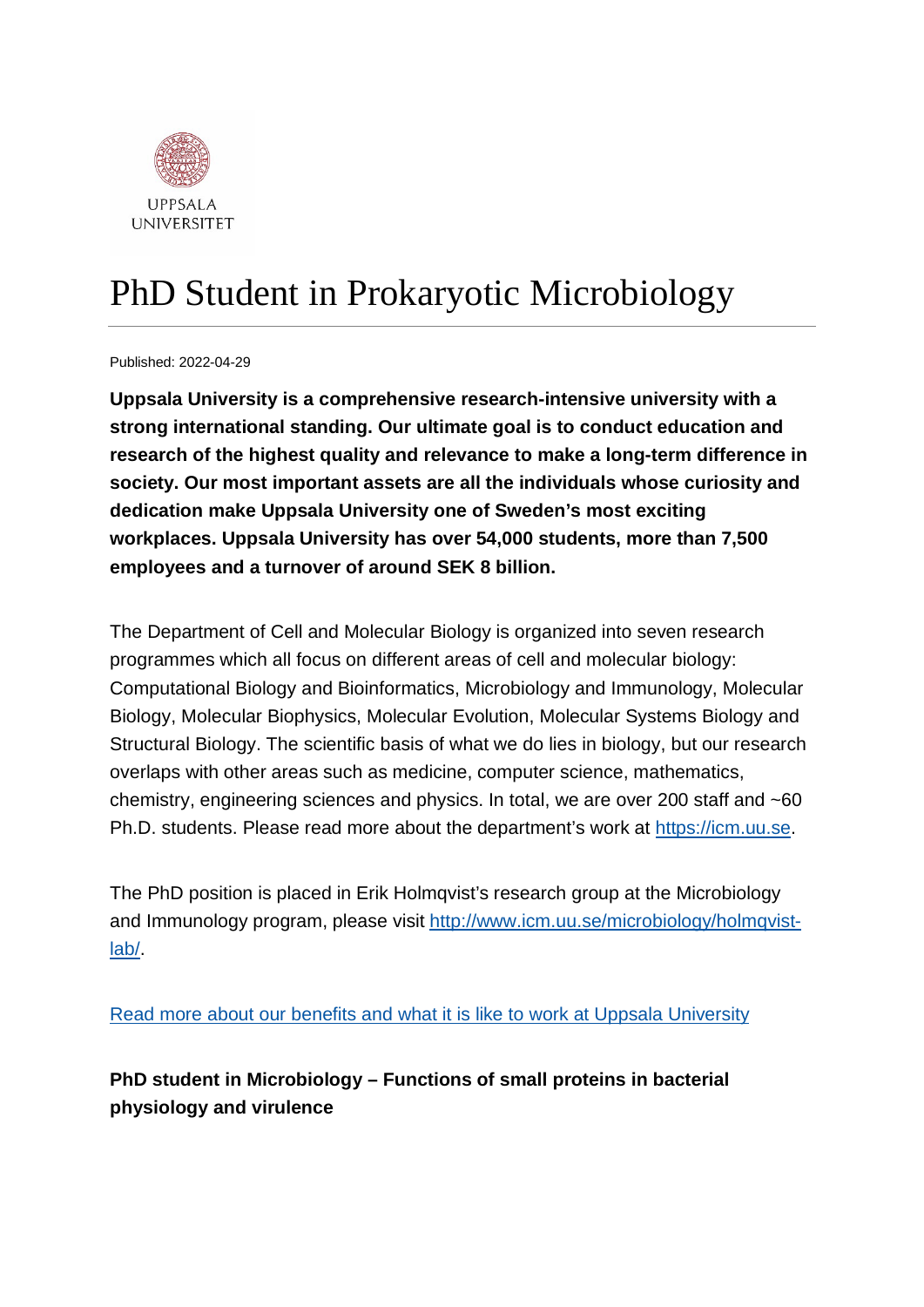## **General description**

Recent large-scale studies have identified thousands of previously unknown small proteins encoded by a large variety of bacterial species, indicating that the full extent of protein-coding genes has been greatly underestimated. Generally, the impact of such small proteins on bacterial physiology and pathogenicity is so far unknown. Within the PhD project we aim to gain a detailed understanding of how small proteins impact three important aspects of bacterial life; growth, gene regulation, and host cell infection. The main model organism used for these studies is the pathogenic bacterium *Salmonella* Typhimurium, which infects a wide range of animals, including humans. The methods applied within this PhD project include high-throughput sequencing of RNA, flow cytometry, as well as other molecular and microbiological techniques.

### **Duties**

The Ph.D. student shall primarily focus on postgraduate studies, but other duties related to teaching and administrative work may be involved, up to a maximum of 20 % of the time. Information about doctoral education, eligibility requirements and admission rules can be found at the faculty website, http://www. teknat.uu.se/utbildning/utbildning-pa-forskarniva/.

#### **Requirements**

The applicant must have a master's degree in microbiology, molecular biology, biotechnology, or within another subject which the employer considers to be equivalent. The applicant must have a good ability to work independently as well as in a group. A prerequisite is good written and oral knowledge of English, as the work takes place in an international environment. Strong written and oral communication skills are required. Assessment of personal suitability will be an important aspect in the selection.

Rules governing PhD students are set out in the Higher Education Ordinance chapter 5, §§ 1-7 and in [Uppsala University's rules and guidelines.](https://regler.uu.se/?languageId=1)

## **About the employment**

The employment is a temporary position according to the Higher Education Ordinance chapter 5 § 7*.* Scope of employment 100 %. Starting date as agreed. Placement: Uppsala.